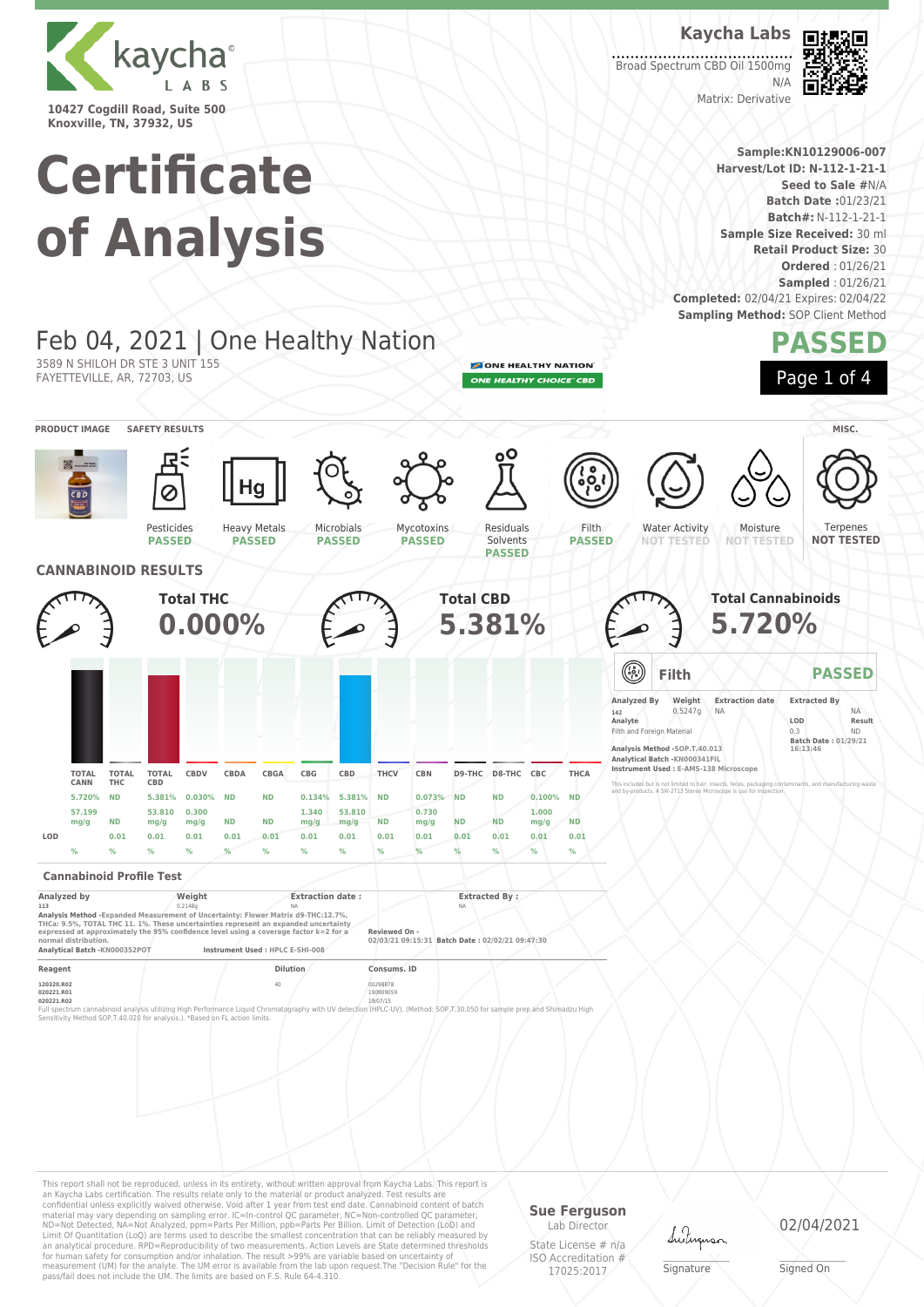

**10427 Cogdill Road, Suite 500 Knoxville, TN, 37932, US**

**Kaycha Labs**

Broad Spectrum CBD Oil 1500mg N/A Matrix : Derivative



## **Certificate of Analysis MANAWAPASSED**

#### **One Healthy Nation**

3589 N SHILOH DR STE 3 UNIT 155 FAYETTEVILLE, AR, 72703, US **Telephone:**(888) 401-2205 **Email:** help@onehealthynation.com **Sample :KN10129006-007 Harvest/LOT ID:N-112-1-21-1**

**Batch# :**N-112-1-21-1 **Sampled :** 01/26/21 **Ordered :** 01/26/21

**Sample Size Received :** 30 ml **Completed :** 02/04/21**Expires:** 02/04/22 **Sample Method : SOP Client Method** 



Page 2 of 4

### 조  $\circ$

### **Pesticides PASSED**

| <b>Pesticides</b>           | LOD  | Units | <b>Action Level</b> | Result    |
|-----------------------------|------|-------|---------------------|-----------|
| <b>ABAMECTIN B1A</b>        | 0.05 | ppm   | 0.1                 | ND.       |
| <b>ACEPHATE</b>             | 0.05 | ppm   | 0.1                 | <b>ND</b> |
| <b>ACEOUINOCYL</b>          | 0.05 | ppm   | 0.1                 | <b>ND</b> |
| <b>ACETAMIPRID</b>          | 0.05 | ppm   | 0.1                 | <b>ND</b> |
| <b>ALDICARB</b>             | 0.05 | ppm   | 0.1                 | <b>ND</b> |
| <b>AZOXYSTROBIN</b>         | 0.05 | ppm   | 0.1                 | <b>ND</b> |
| <b>BIFENAZATE</b>           | 0.05 | ppm   | 0.1                 | <b>ND</b> |
| <b>BIFENTHRIN</b>           | 0.05 | ppm   | 0.1                 | <b>ND</b> |
| <b>BOSCALID</b>             | 0.05 | ppm   | 0.1                 | <b>ND</b> |
| CARBARYL                    | 0.05 | ppm   | 0.5                 | <b>ND</b> |
| CARBOFURAN                  | 0.05 | ppm   | 0.1                 | <b>ND</b> |
| CHLORANTRANILIPROLE         | 0.05 | ppm   | 1                   | <b>ND</b> |
| <b>CHLORMEQUAT CHLORIDE</b> | 0.05 | ppm   | $\mathbf 1$         | <b>ND</b> |
| <b>CHLORPYRIFOS</b>         | 0.05 | ppm   | 0.1                 | <b>ND</b> |
| <b>CLOFENTEZINE</b>         | 0.10 | ppm   | 0.1                 | <b>ND</b> |
| COUMAPHOS                   | 0.05 | ppm   | 0.1                 | <b>ND</b> |
| CYPERMETHRIN                | 0.05 | ppm   | 0.5                 | <b>ND</b> |
| DAMINOZIDE                  | 0.05 | ppm   | 0.1                 | <b>ND</b> |
| <b>DIAZANON</b>             | 0.05 | ppm   | 0.1                 | <b>ND</b> |
| <b>DICHLORVOS</b>           | 0.05 | ppm   | 0.1                 | <b>ND</b> |
| <b>DIMETHOATE</b>           | 0.05 | ppm   | 0.1                 | <b>ND</b> |
| <b>DIMETHOMORPH</b>         | 0.10 | ppm   | 0.2                 | <b>ND</b> |
| <b>ETHOPROPHOS</b>          | 0.05 | ppm   | 0.1                 | <b>ND</b> |
| <b>ETOFENPROX</b>           | 0.05 | ppm   | 0.1                 | <b>ND</b> |
| <b>ETOXAZOLE</b>            | 0.05 | ppm   | 0.1                 | <b>ND</b> |
| FENHEXAMID                  | 0.05 | ppm   | 0.1                 | <b>ND</b> |
| <b>FENOXYCARB</b>           | 0.05 | ppm   | 0.1                 | <b>ND</b> |
| <b>FENPYROXIMATE</b>        | 0.05 | ppm   | 0.1                 | <b>ND</b> |
| <b>FIPRONIL</b>             | 0.05 | ppm   | 0.1                 | <b>ND</b> |
| <b>FLONICAMID</b>           | 0.05 | ppm   | 0.1                 | <b>ND</b> |
| <b>FLUDIOXONIL</b>          | 0.05 | ppm   | 0.1                 | <b>ND</b> |
| <b>HEXYTHIAZOX</b>          | 0.05 | ppm   | 0.1                 | <b>ND</b> |
| <b>IMAZALIL</b>             | 0.05 | ppm   | 0.1                 | <b>ND</b> |
| <b>IMIDACLOPRID</b>         | 0.05 | ppm   | 0.4                 | <b>ND</b> |
| KRESOXIM-METHYL             | 0.05 | ppm   | 0.1                 | <b>ND</b> |
| <b>MALATHION</b>            | 0.05 | ppm   | 0.2                 | <b>ND</b> |
| METALAXYL                   | 0.05 | ppm   | 0.1                 | <b>ND</b> |
| <b>METHIOCARB</b>           | 0.05 | ppm   | 0.1                 | <b>ND</b> |
| <b>METHOMYL</b>             | 0.05 | ppm   | 0.1                 | <b>ND</b> |
| <b>MEVINPHOS</b>            | 0.05 | ppm   | 0.1                 | <b>ND</b> |
| MYCLOBUTANIL                | 0.05 | ppm   | 0.1                 | <b>ND</b> |
| NALED                       | 0.05 | ppm   | 0.25                | <b>ND</b> |
| OXAMYL                      | 0.05 | ppm   | 0.5                 | <b>ND</b> |
| <b>PACLOBUTRAZOL</b>        | 0.05 | ppm   | 0.1                 | <b>ND</b> |
| <b>PERMETHRINS</b>          | 0.05 | ppm   | 0.1                 | <b>ND</b> |
|                             |      |       |                     |           |

| <b>Pesticides</b>                                                   | <b>LOD</b>        | <b>Units</b>                                | <b>Action Level</b> | Result              |
|---------------------------------------------------------------------|-------------------|---------------------------------------------|---------------------|---------------------|
| PIPERONYL BUTOXIDE                                                  | 0.05              | ppm                                         | 3                   | <b>ND</b>           |
| <b>PRALLETHRIN</b>                                                  | 0.05              | ppm                                         | 0.1                 | <b>ND</b>           |
| <b>PROPICONAZOLE</b>                                                | 0.05              | ppm                                         | 0.1                 | <b>ND</b>           |
| <b>PROPOXUR</b>                                                     | 0.05              | ppm                                         | 0.1                 | <b>ND</b>           |
| <b>PYRETHRINS</b>                                                   | 0.05              | ppm                                         | 0.5                 | <b>ND</b>           |
| <b>PYRIDABEN</b>                                                    | 0.10              | ppm                                         | 0.2                 | <b>ND</b>           |
| SPINETORAM                                                          | 0.05              | ppm                                         | 0.2                 | <b>ND</b>           |
| SPINOSAD (SPINOSYN A)                                               | 0.02              | ppm                                         | 0.1                 | <b>ND</b>           |
| SPINOSAD (SPINOSYN D)                                               | 0.02              | ppm                                         | 0.1                 | <b>ND</b>           |
| <b>SPIROMESIFEN</b>                                                 | 0.05              | ppm                                         | 0.1                 | <b>ND</b>           |
| SPIROTETRAMAT                                                       | 0.05              | ppm                                         | 0.1                 | ND.                 |
| SPIROXAMINE                                                         | 0.05              | ppm                                         | 0.1                 | <b>ND</b>           |
| <b>TEBUCONAZOLE</b>                                                 | 0.05              | ppm                                         | 0.1                 | <b>ND</b>           |
| <b>THIACLOPRID</b>                                                  | 0.05              | ppm                                         | 0.1                 | <b>ND</b>           |
| ΤΗΙΑΜΕΤΗΟΧΑΜ                                                        | 0.05              | ppm                                         | 0.5                 | <b>ND</b>           |
| <b>TRIFLOXYSTROBIN</b>                                              | 0.05              | ppm                                         | 0.1                 | <b>ND</b>           |
| 븮<br><b>Pesticides</b>                                              |                   |                                             |                     | <b>PASSED</b>       |
| Analyzed by<br>143<br>Analysis Method - SOP.T.30.060, SOP.T.40.060, | Weight<br>1.0101q | <b>Extraction date</b><br>02/01/21 10:02:13 | 143                 | <b>Extracted By</b> |

**Analytical Batch - KN000345PES Instrument Used : E-SHI-125 Pesticides**

**Running On : 02/01/21 17:35:20 Batch Date : 02/01/21 10:27:03 Reagent Dilution Dilution Consums. ID** 

20<br>Pesticide screen is performed using LC-MS which can screen down to below single digit ppb concentrations<br>for regulated Pesticides. Currently we analyze for 57 Pesticides. (Method: SOP.T.30.060 Sample Preparation<br>for Pes

This report shall not be reproduced, unless in its entirety, without written approval from Kaycha Labs. This report is<br>an Kaycha Labs certification. The results relate only to the materal or product analyzed. Test results

### **Sue Ferguson**

Lab Director State License # n/a ISO Accreditation # 17025:2017

Lutun

\_\_\_\_\_\_\_\_\_\_\_\_\_\_\_\_\_\_\_ Signature

02/04/2021

\_\_\_\_\_\_\_\_\_\_\_\_\_\_\_\_\_\_\_ Signed On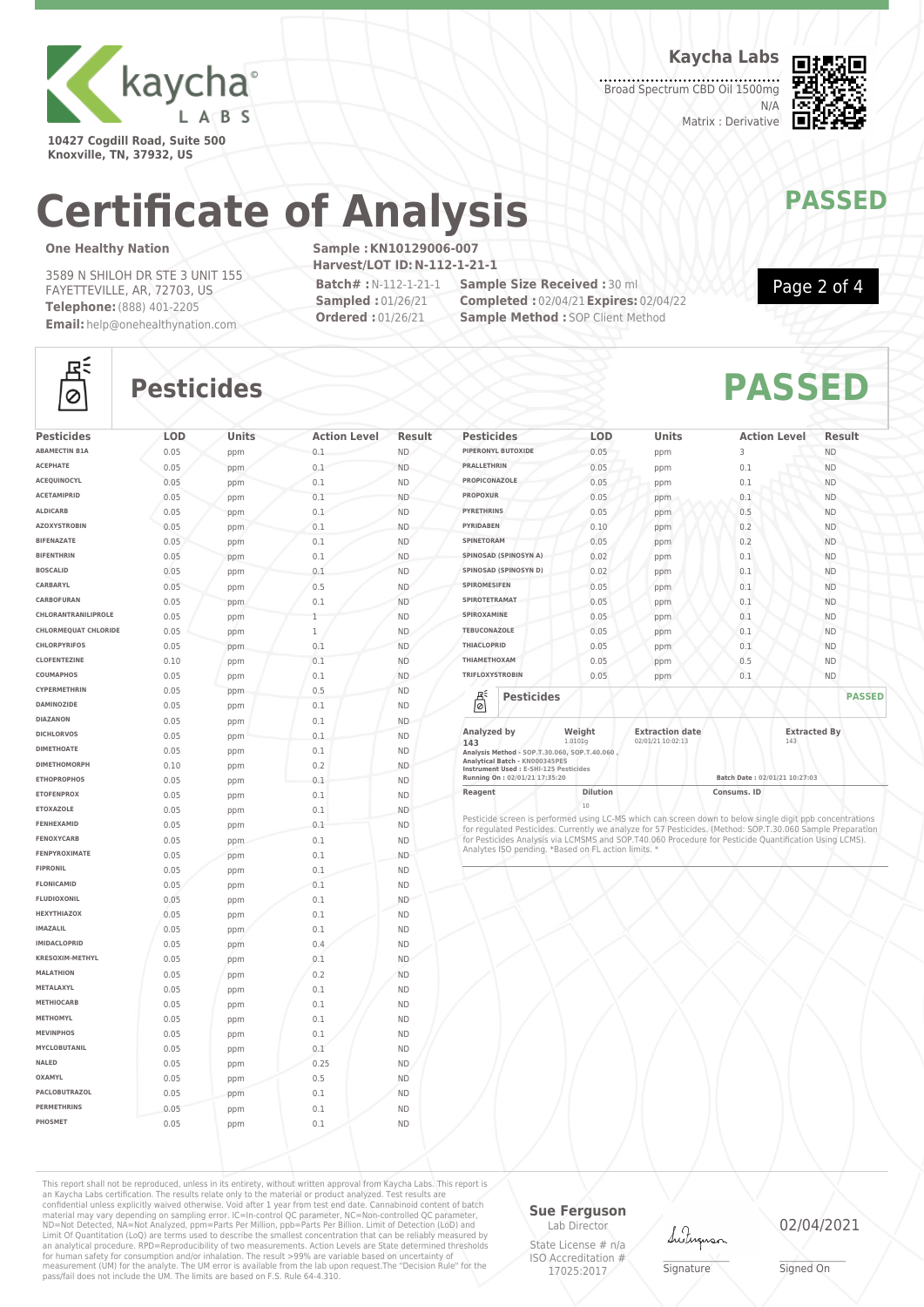

**10427 Cogdill Road, Suite 500 Knoxville, TN, 37932, US**

**Kaycha Labs**

**Broad Spectrum CBD Oil 1500mg** N/A Matrix : Derivative



Page 3 of 4

# **Certificate of Analysis MANAWAPASSED**

#### **One Healthy Nation**

3589 N SHILOH DR STE 3 UNIT 155 FAYETTEVILLE, AR, 72703, US **Telephone:**(888) 401-2205 **Email:** help@onehealthynation.com **Sample :KN10129006-007 Harvest/LOT ID:N-112-1-21-1 Batch# :**N-112-1-21-1

**Sampled :** 01/26/21 **Ordered :** 01/26/21

**Sample Size Received :** 30 ml **Completed :** 02/04/21**Expires:** 02/04/22 **Sample Method : SOP Client Method** 



### **Residual Solvents PASSED**

| Solvent                                    | <b>LOD</b> | <b>Units</b> | <b>Action</b><br>Level<br>(PPM) | Pass/Fail   | <b>Result</b> |
|--------------------------------------------|------------|--------------|---------------------------------|-------------|---------------|
| <b>PROPANE</b>                             | 500        | ppm          | 5000                            | <b>PASS</b> | <b>ND</b>     |
| <b>BUTANES (N-BUTANE)</b>                  | 500        | ppm          | 5000                            | <b>PASS</b> | <b>ND</b>     |
| <b>METHANOL</b>                            | 25         | ppm          | 250                             | <b>PASS</b> | <b>ND</b>     |
| <b>ETHYLENE OXIDE</b>                      | 0.5        | ppm          | 5                               | <b>PASS</b> | <b>ND</b>     |
| <b>PENTANES (N-PENTANE)</b>                | 75         | ppm          | 750                             | <b>PASS</b> | <b>ND</b>     |
| <b>ETHANOL</b>                             | 500        | ppm          | 5000                            | <b>PASS</b> | <b>ND</b>     |
| <b>ETHYL ETHER</b>                         | 50         | ppm          | 500                             | <b>PASS</b> | <b>ND</b>     |
| 1.1-DICHLOROETHENE                         | 0.8        | ppm          | 8                               | <b>PASS</b> | <b>ND</b>     |
| <b>ACETONE</b>                             | 75         | ppm          | 750                             | <b>PASS</b> | <b>ND</b>     |
| 2-PROPANOL                                 | 50         | ppm          | 500                             | <b>PASS</b> | <b>ND</b>     |
| <b>ACETONITRILE</b>                        | 6          | ppm          | 60                              | <b>PASS</b> | <b>ND</b>     |
| <b>DICHLOROMETHANE</b>                     | 12.5       | ppm          | 125                             | <b>PASS</b> | <b>ND</b>     |
| <b>N-HEXANE</b>                            | 25         | ppm          | 250                             | <b>PASS</b> | <b>ND</b>     |
| <b>ETHYL ACETATE</b>                       | 40         | ppm          | 400                             | <b>PASS</b> | <b>ND</b>     |
| <b>CHLOROFORM</b>                          | 0.2        | ppm          | $\overline{2}$                  | <b>PASS</b> | <b>ND</b>     |
| <b>BENZENE</b>                             | 0.1        | ppm          | $\mathbf{1}$                    | <b>PASS</b> | <b>ND</b>     |
| 1.2-DICHLOROETHANE                         | 0.2        | ppm          | $\overline{2}$                  | <b>PASS</b> | <b>ND</b>     |
| <b>HEPTANE</b>                             | 500        | ppm          | 5000                            | <b>PASS</b> | <b>ND</b>     |
| <b>TRICHLOROETHYLENE</b>                   | 2.5        | ppm          | 25                              | <b>PASS</b> | <b>ND</b>     |
| <b>TOLUENE</b>                             | 15         | ppm          | 150                             | <b>PASS</b> | <b>ND</b>     |
| XYLENES-M&P (1,3&1,4-<br>DIMETHYLBENZENE)  | 10         | ppm          | 150                             | <b>PASS</b> | <b>ND</b>     |
| <b>XYLENES-O (1,2-</b><br>DIMETHYLBENZENE) | 5          | ppm          | 150                             | <b>PASS</b> | <b>ND</b>     |

| <u>°6</u>                 |                                                                                                                                  | <b>Residual Solvents</b>                            | <b>PASSED</b>              |  |  |
|---------------------------|----------------------------------------------------------------------------------------------------------------------------------|-----------------------------------------------------|----------------------------|--|--|
| <b>Analyzed by</b><br>138 | Weight<br>0.02972q                                                                                                               | <b>Extraction date</b><br>02/01/21 02:02:21         | <b>Extracted By</b><br>138 |  |  |
|                           | Analysis Method -SOP.T.40.032<br>Analytical Batch -KN000348SOL<br>Running On: 02/01/21 16:44:17<br>Batch Date: 02/01/21 11:39:36 | <b>Instrument Used: E-SHI-106 Residual Solvents</b> |                            |  |  |
| <b>Reagent</b>            | <b>Dilution</b>                                                                                                                  | <b>Consums. ID</b>                                  |                            |  |  |

Residual solvents screening is performed using GC-MS which can detect below single digit ppm concentrations. Currently we analyze for 22 residual solvents. (Method: SOP.T.40.032 Residual Solvents Analysis via GC-MS). Analytes ISO pending. \*Based on FL action limits.

This report shall not be reproduced, unless in its entirety, without written approval from Kaycha Labs. This report is<br>an Kaycha Labs certification. The results relate only to the materal or product analyzed. Test results

#### **Sue Ferguson**

Lab Director State License # n/a ISO Accreditation # 17025:2017

Lutina

\_\_\_\_\_\_\_\_\_\_\_\_\_\_\_\_\_\_\_ Signature

02/04/2021

\_\_\_\_\_\_\_\_\_\_\_\_\_\_\_\_\_\_\_ Signed On